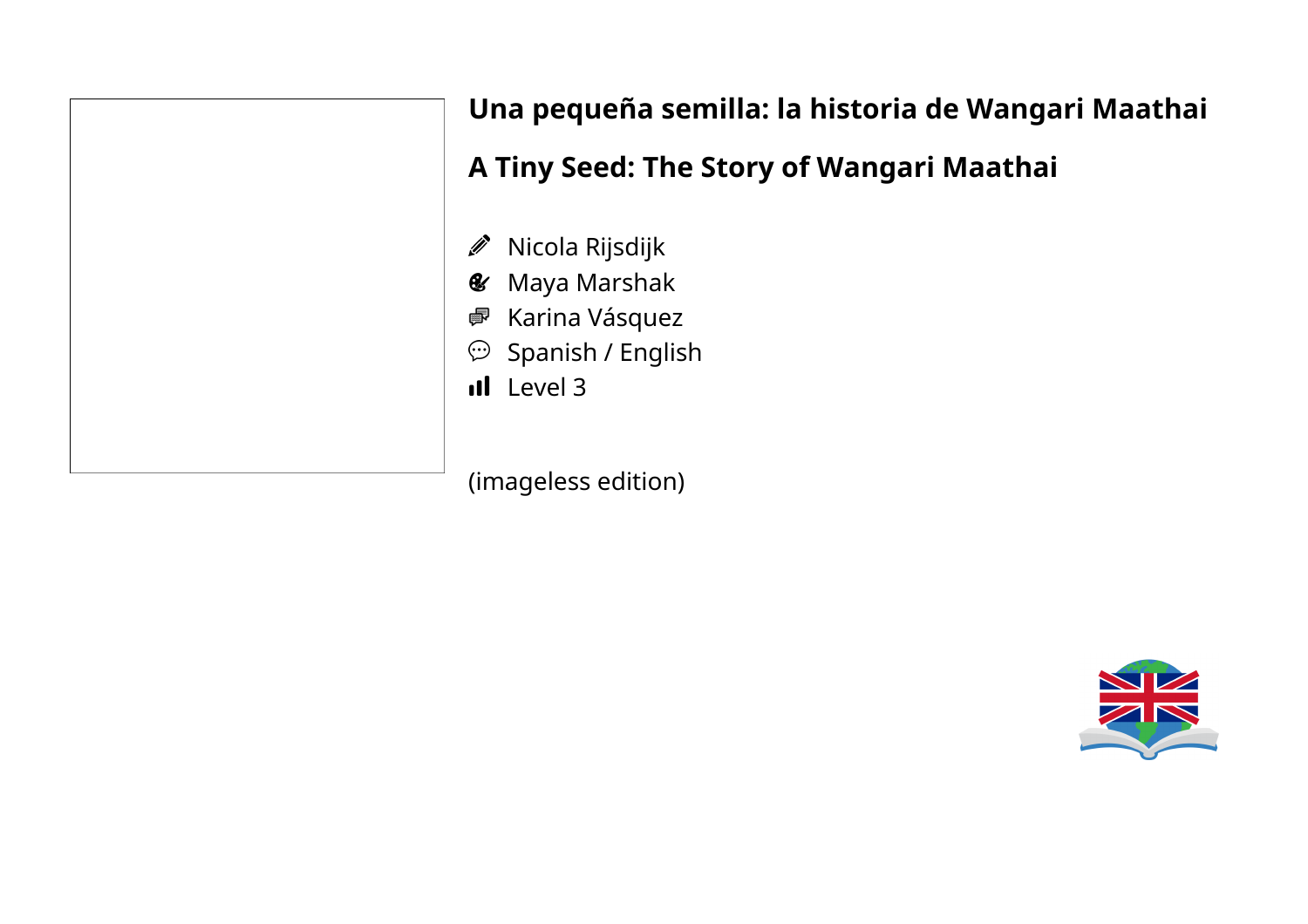En una aldea ubicada en la cuesta del Monte Kenia en África del Este, una niña pequeña trabajaba en los campos con su madre. Su nombre era Wangari.

• • •

In a village on the slopes of Mount Kenya in East Africa, a little girl worked in the fields with her mother. Her name was Wangari.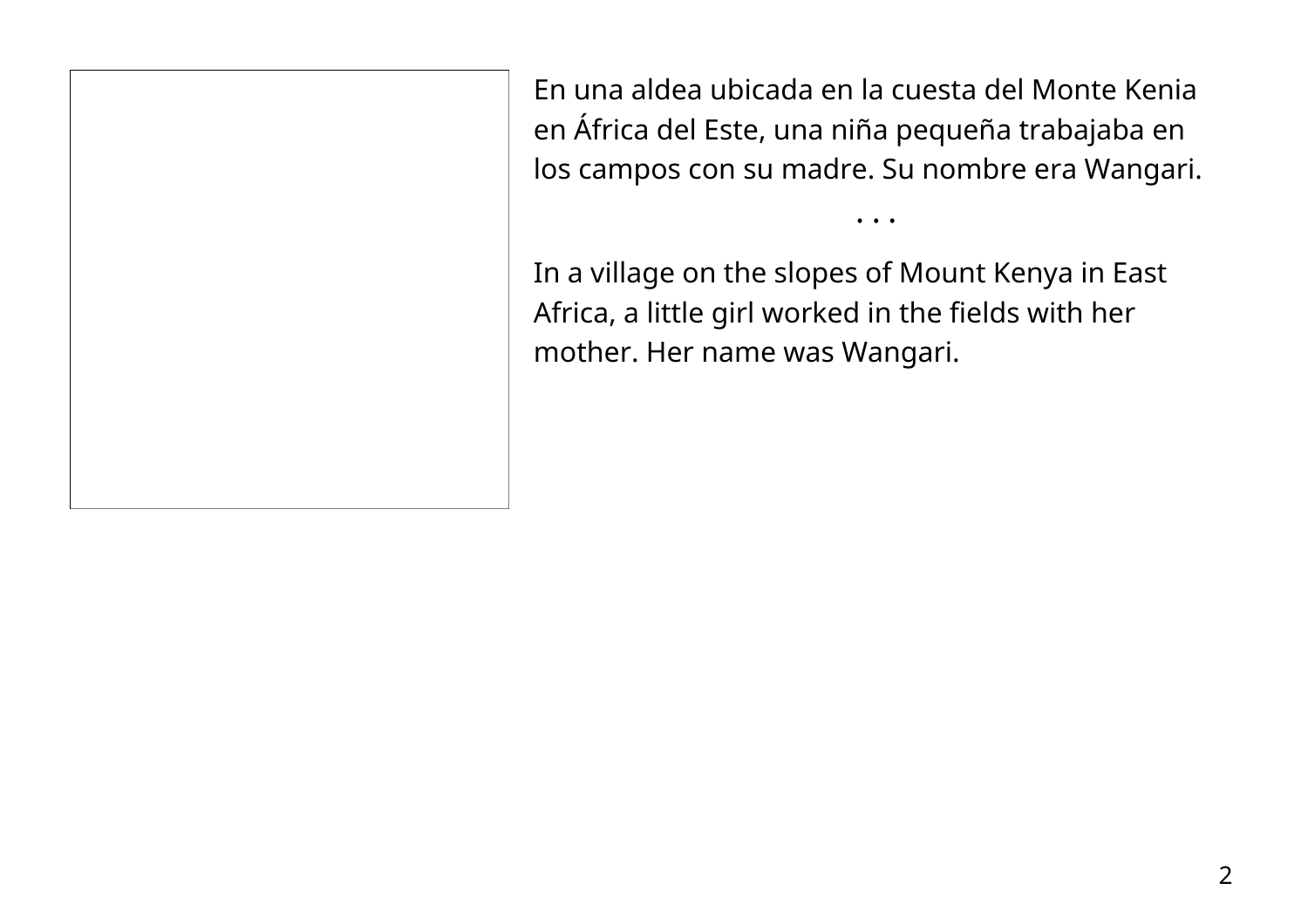A Wangari le encantaba estar afuera. En el huerto de su familia, ella separaba la tierra con su machete y plantaba pequeñas semillas en la tierra tibia.

• • •

Wangari loved being outside. In her family's food garden she broke up the soil with her machete. She pressed tiny seeds into the warm earth.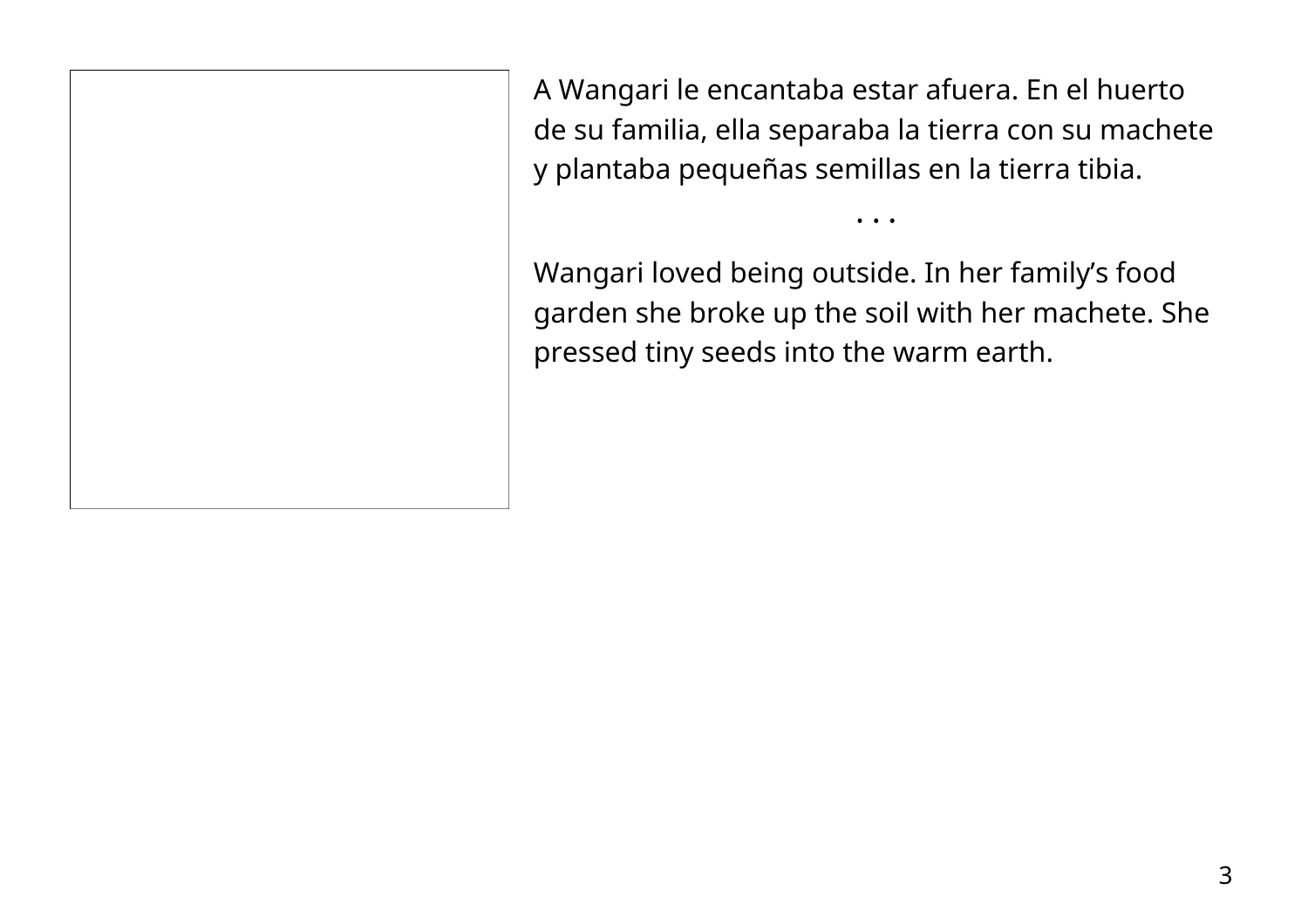Su momento favorito del día era justo después del anochecer. Cuando se ponía muy oscuro y no podía mirar las plantas. Entonces era cuando Wangari sabía que debía regresar a casa. Ella caminaba por los senderos angostos del campo, cruzando los ríos que estaban en su camino.

• • •

Her favourite time of day was just after sunset. When it got too dark to see the plants, Wangari knew it was time to go home. She would follow the narrow paths through the fields, crossing rivers as she went.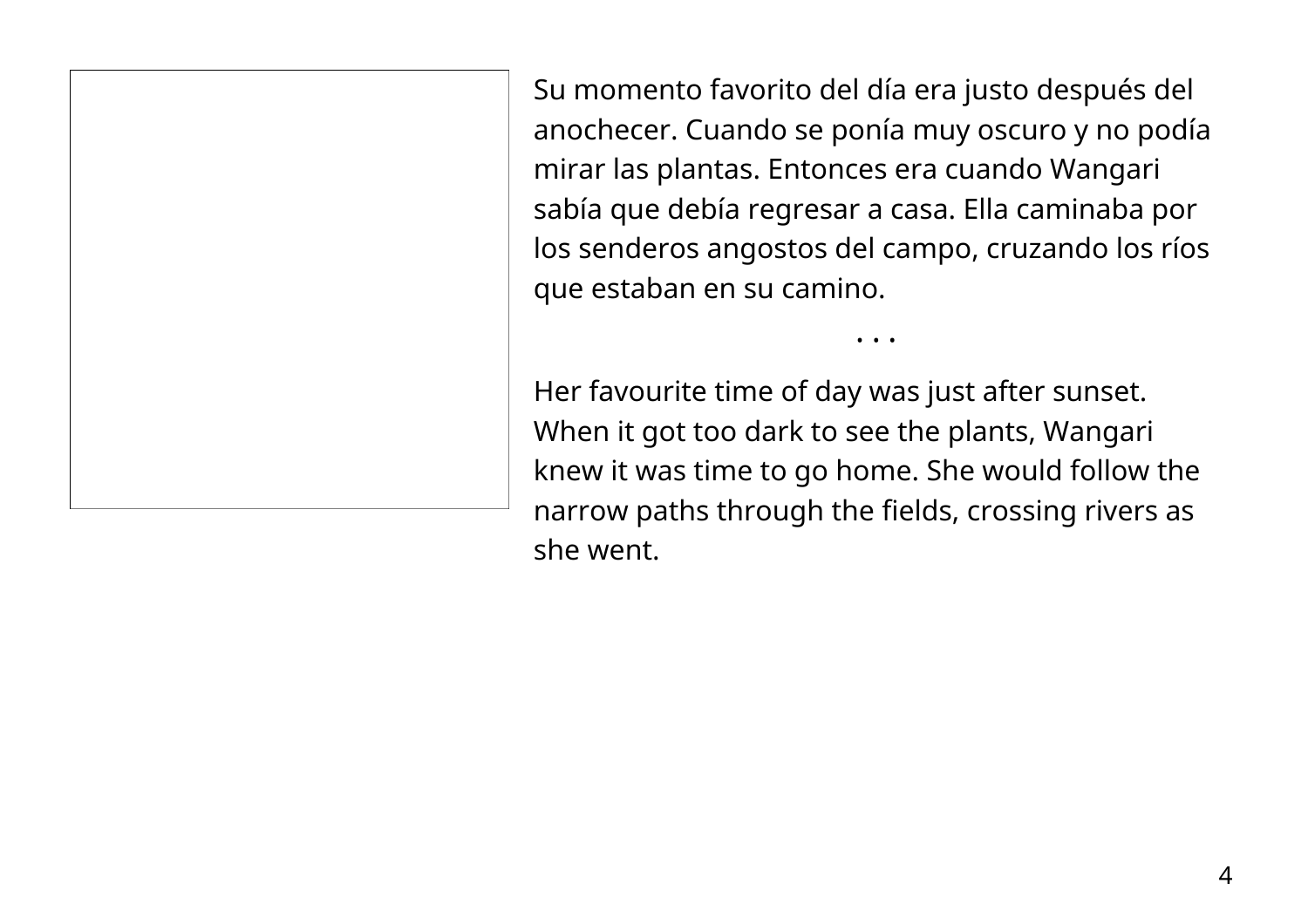Wangari era una niña astuta y no podía esperar para ir a la escuela. Pero su madre y padre querían que ella se quedara para ayudarlos con los quehaceres del hogar. Cuando cumplió siete años, su hermano mayor convenció a sus padres para que ella fuera a la escuela.

Wangari was a clever child and couldn't wait to go to school. But her mother and father wanted her to stay and help them at home. When she was seven years old, her big brother persuaded her parents to let her go to school.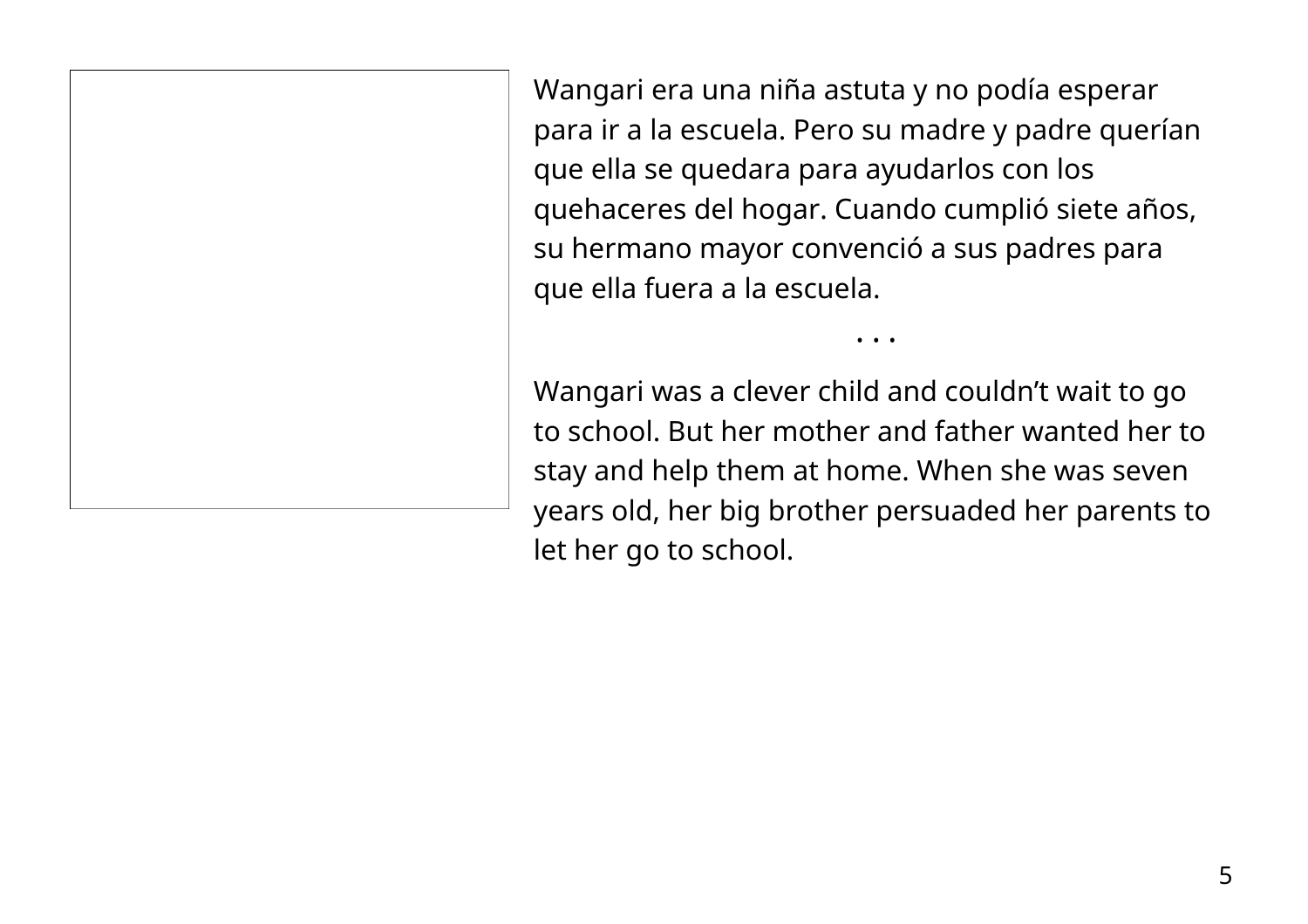¡A ella le gusta aprender! Wangari aprende muy rápido con cada libro que lee. A ella le iba tan bien en la escuela que la invitaron a estudiar en Estados Unidos. ¡Wangari estaba muy entusiasmada! Ella quería aprender más acerca del mundo.

• • •

She liked to learn! Wangari learnt more and more with every book she read. She did so well at school that she was invited to study in the United States of America. Wangari was excited! She wanted to know more about the world.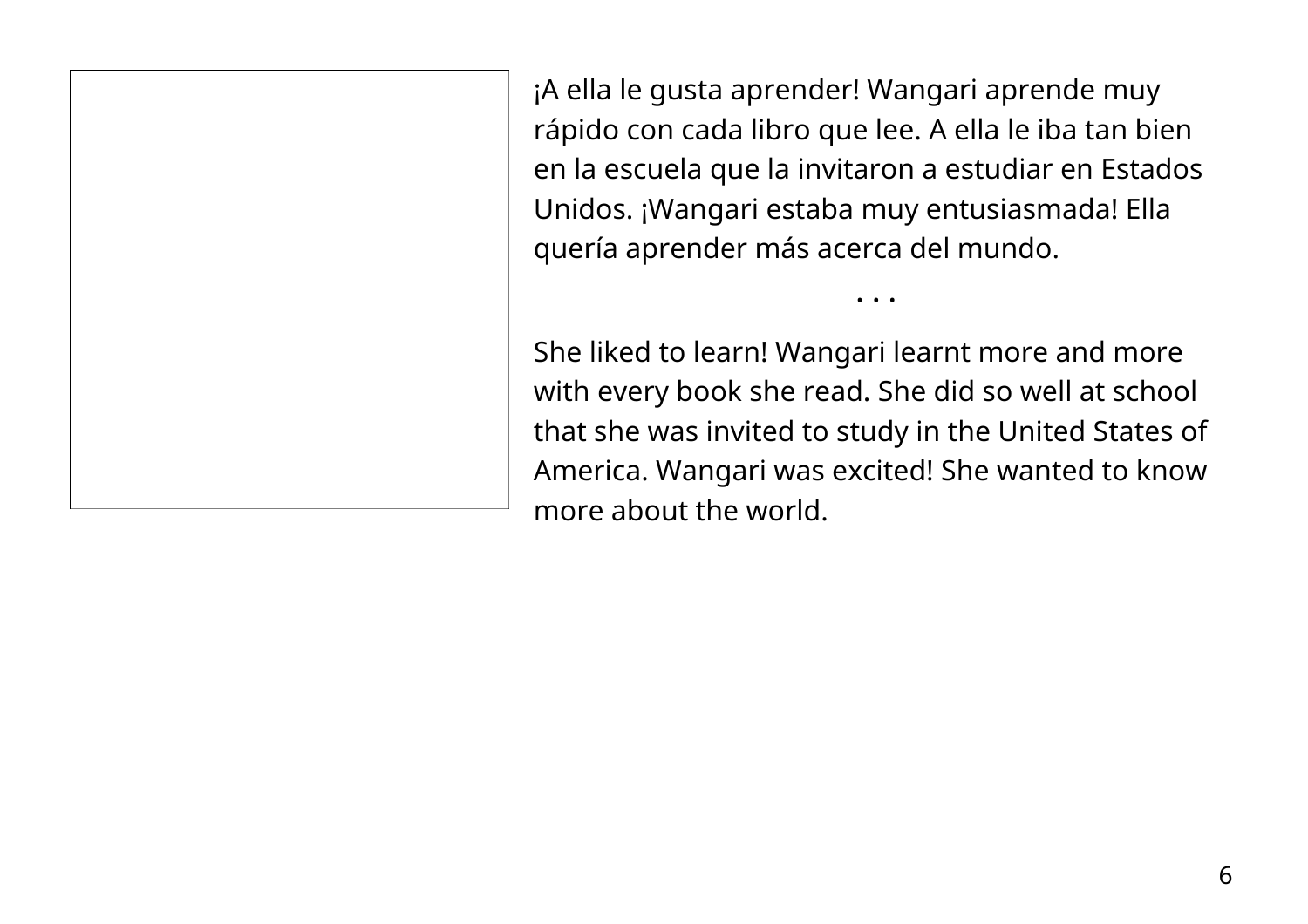En la universidad americana, Wangari aprendió muchas cosas nuevas. Ella estudió sobre las plantas y cómo ellas crecen. Y recordó cómo ella creció: jugando con su hermano bajo la sombra de árboles hermosos en los bosques de Kenia.

• • •

At the American university Wangari learnt many new things. She studied plants and how they grow. And she remembered how she grew: playing games with her brothers in the shade of the trees in the beautiful Kenyan forests.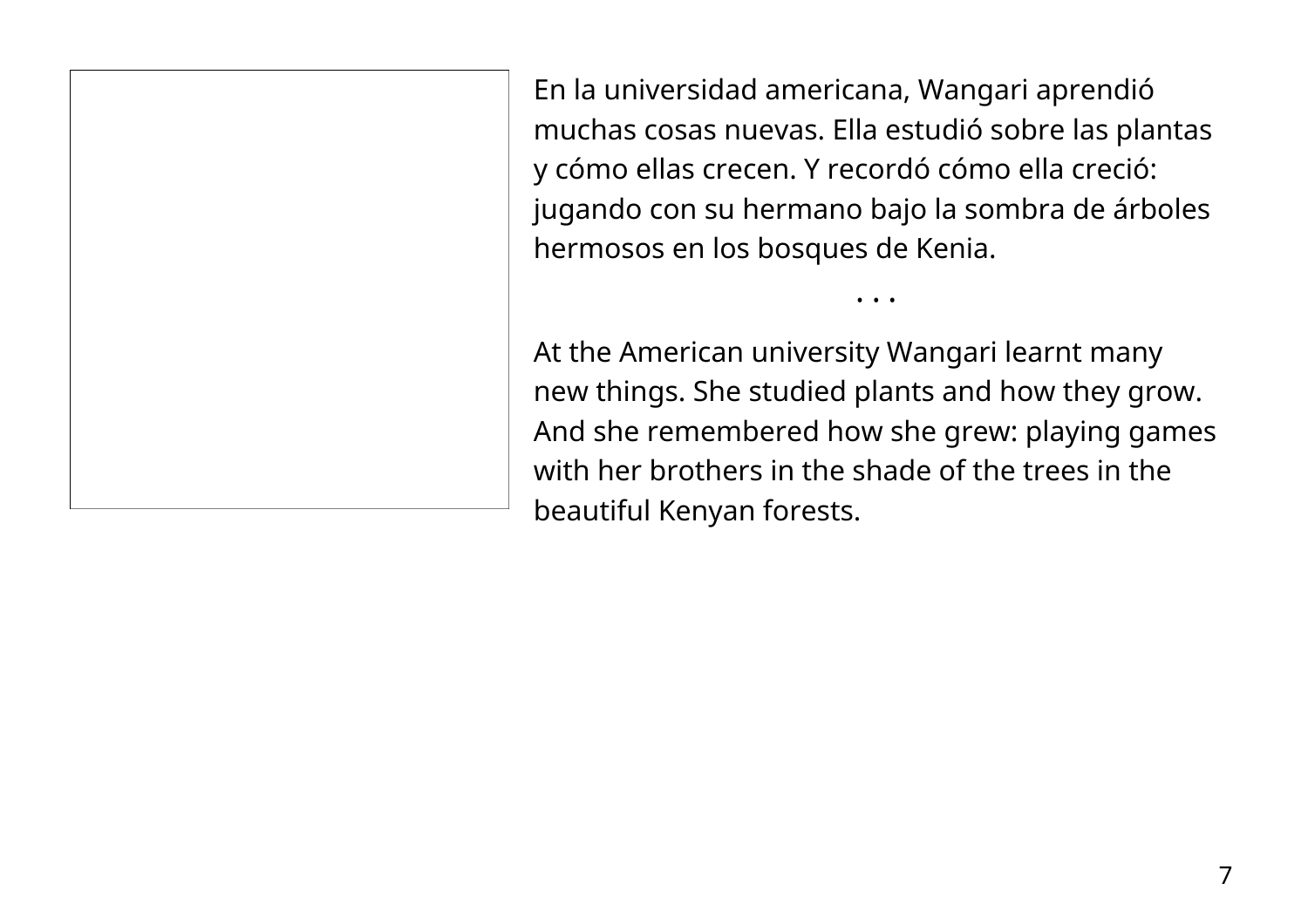Mientras más aprendía, más se daba cuenta de que le encantaba la gente de Kenia. Ella quería que ellos fueran felices y libres. Mientras más aprendía, más recordaba su casa en África.

The more she learnt, the more she realised that she loved the people of Kenya. She wanted them to be happy and free. The more she learnt, the more she remembered her African home.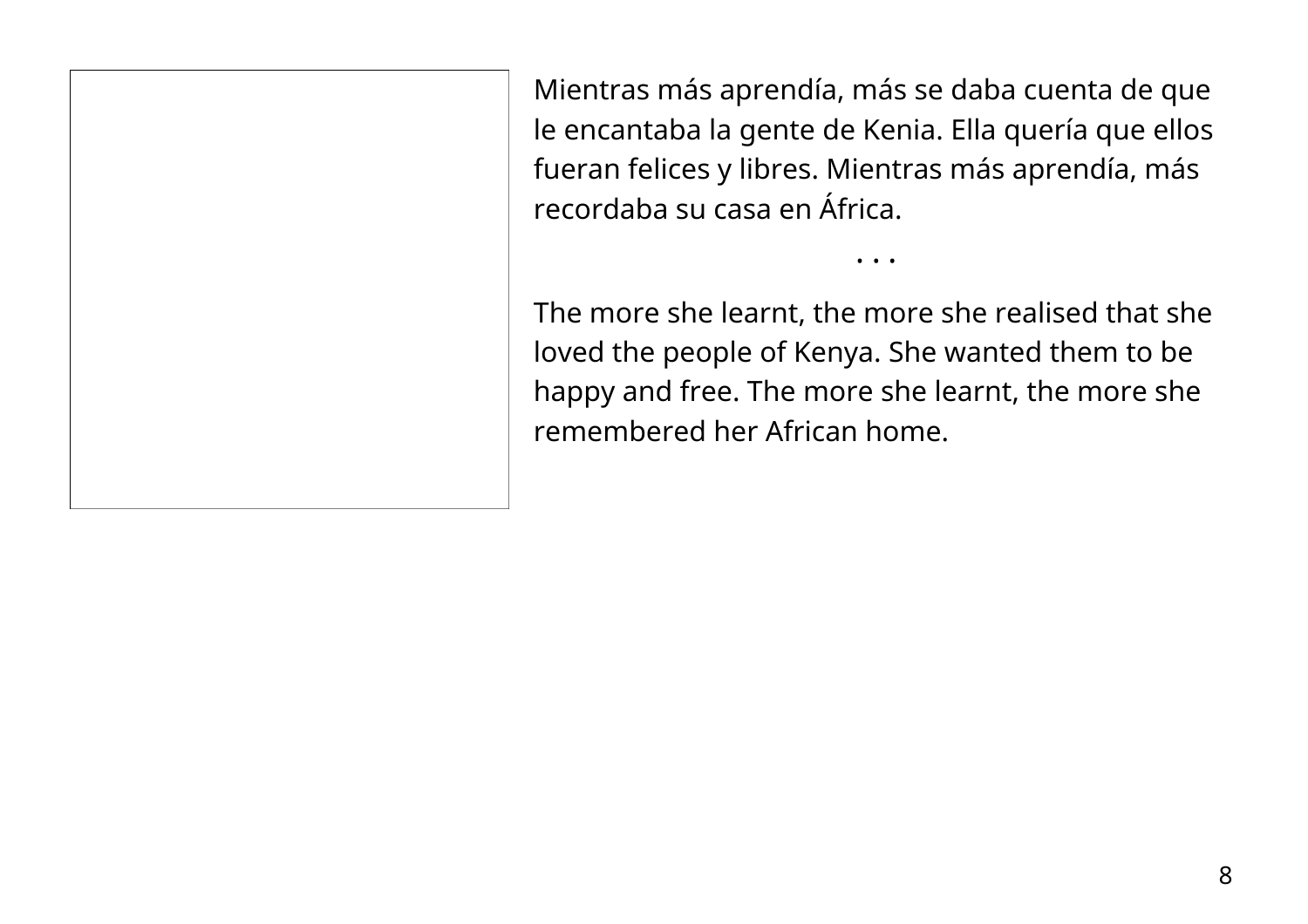Al finalizar sus estudios, regresó a Kenia. Pero su país había cambiado. Habían granjas enormes que atravesaban todo el territorio. Las mujeres no tenían madera para hacer fogatas para cocinar. La gente era pobre y los niños tenían hambre.

When she had finished her studies, she returned to Kenya. But her country had changed. Huge farms stretched across the land. Women had no wood to make cooking fires. The people were poor and the children were hungry.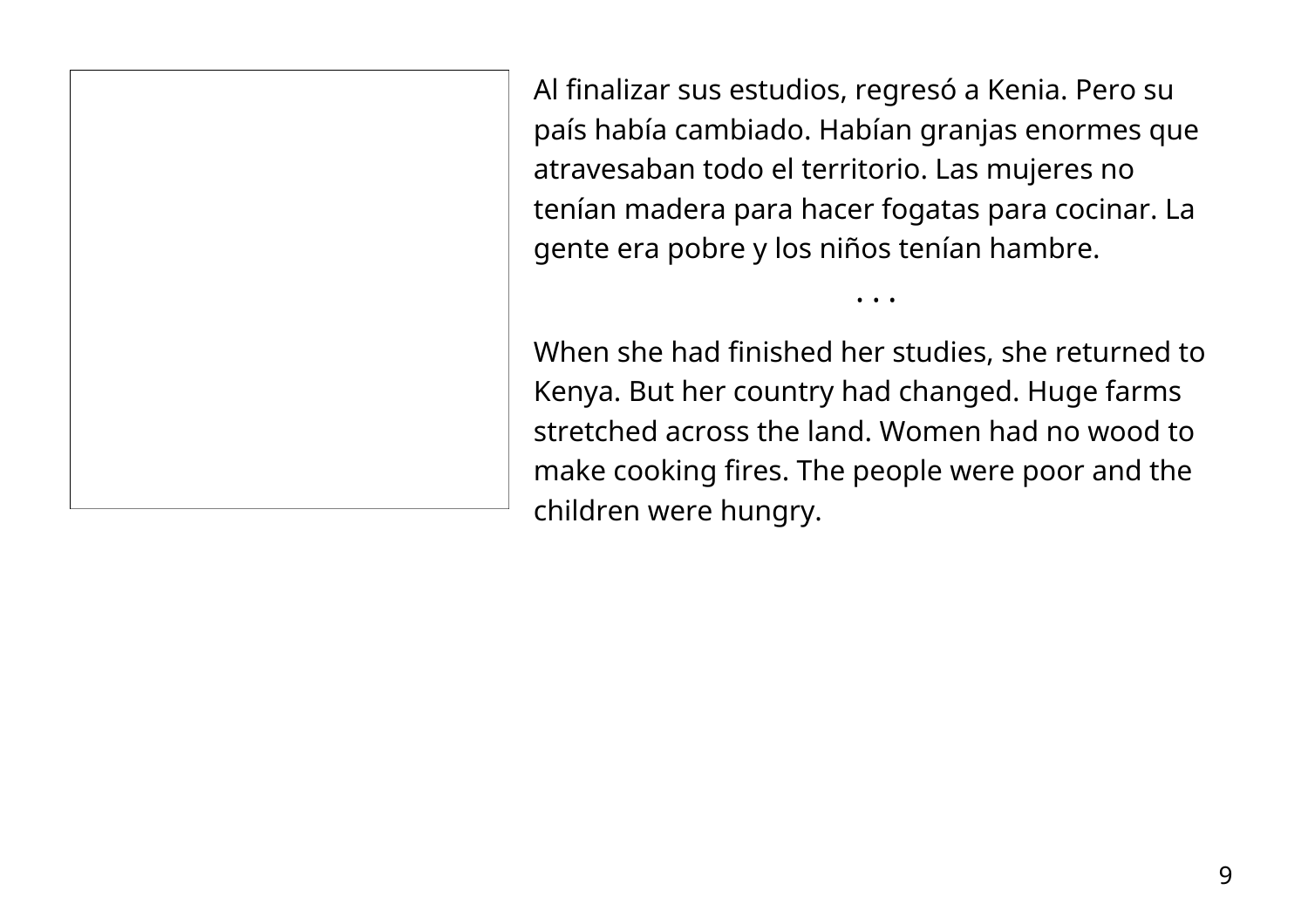Wangari sabía qué hacer. Les enseñó a las mujeres a plantar árboles con semillas. Las mujeres vendían los árboles y usaban aquel dinero para cuidar a sus familias. Las mujeres estaban muy contentas. Wangari las había ayudado a sentirse poderosas y fuertes.

Wangari knew what to do. She taught the women how to plant trees from seeds. The women sold the trees and used the money to look after their families. The women were very happy. Wangari had helped them to feel powerful and strong.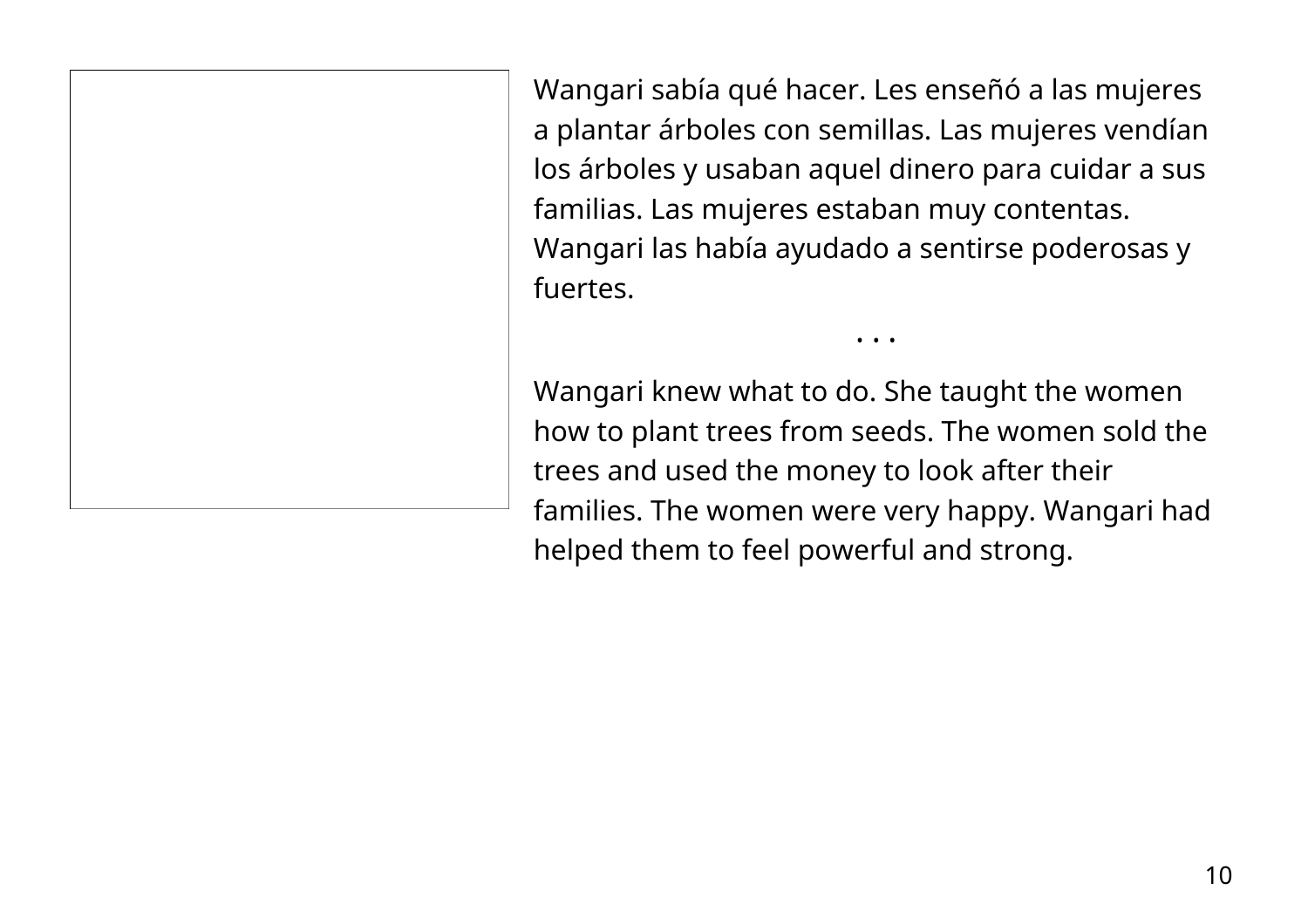Con el paso del tiempo, los árboles nuevos siguieron creciendo hacia el bosque, y los ríos comenzaron a fluir nuevamente. El mensaje de Wangari se difundió por toda África. Hoy en día, millones de árboles han crecido gracias a las semillas de Wangari.

As time passed, the new trees grew into forests, and the rivers started flowing again. Wangari's message spread across Africa. Today, millions of trees have grown from Wangari's seeds.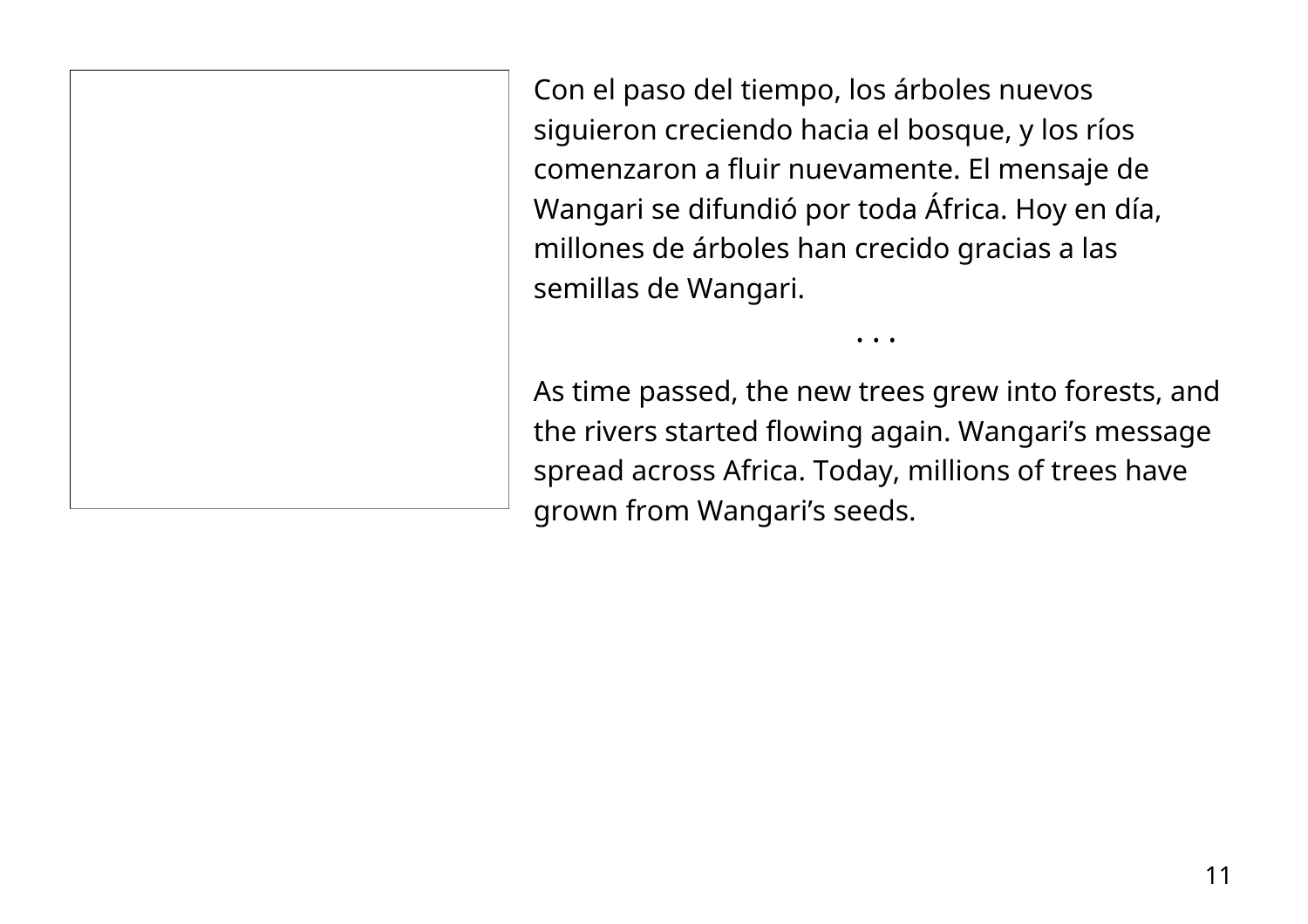Wangari había trabajado muy duro. La gente de alrededor del mundo lo notó, y le otorgaron un premio famoso. Se llama Premio Nobel de la Paz ella fue la primera mujer africana en recibirlo.

Wangari had worked hard. People all over the world took notice, and gave her a famous prize. It is called the Nobel Peace Prize, and she was the first African woman ever to receive it.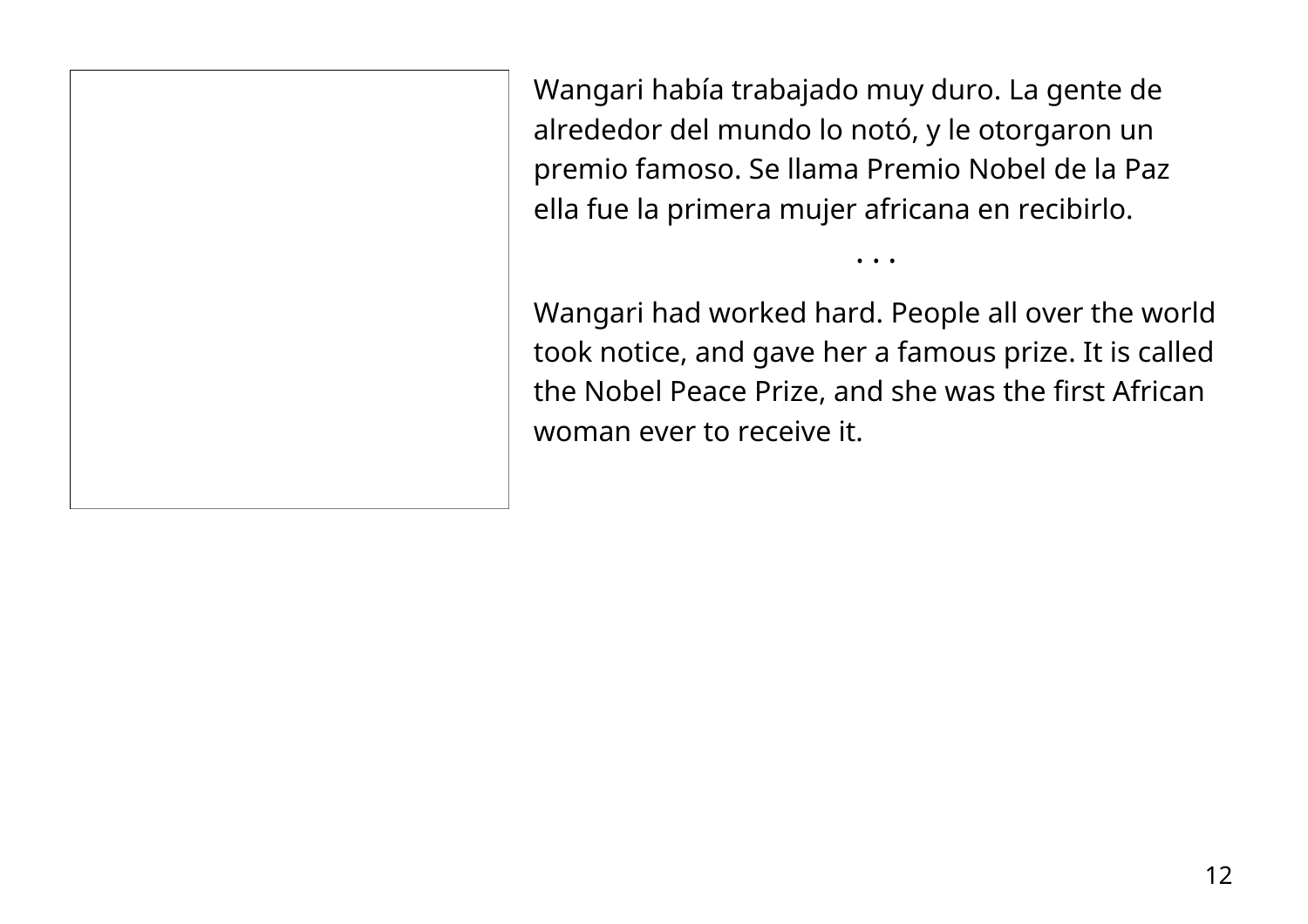Wangari murió el año 2011, pero la podemos recordar cada vez que miramos un hermoso árbol.

Wangari died in 2011, but we can think of her every time we see a beautiful tree.